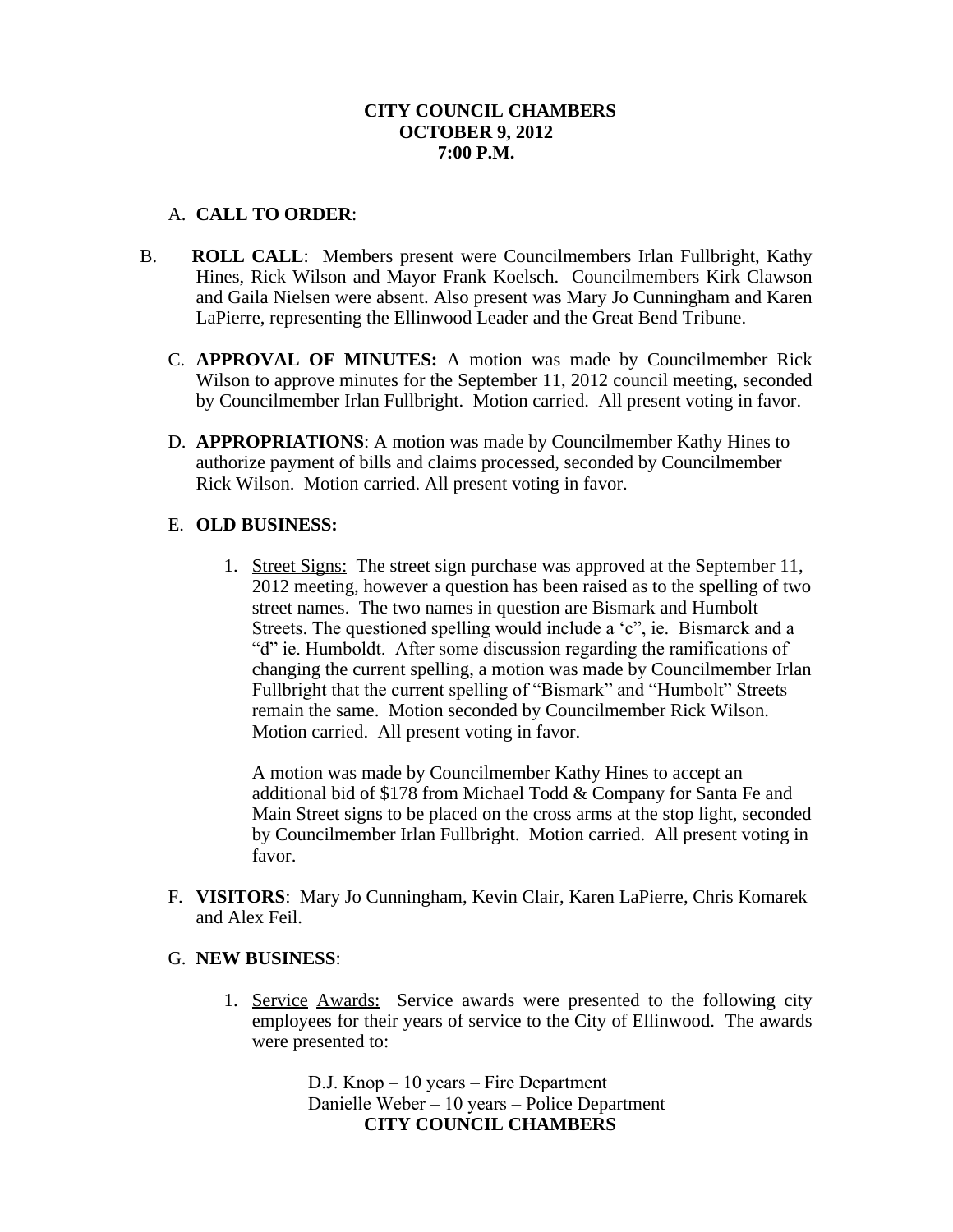#### **OCTOBER 9, 2012 7:00 P.M.**

2. Health Insurance/HDHP Contribution: The BXBS health insurance plan was approved at the September 11, 2012 meeting. Currently the City pays 100% of the premium for the employee only High Deductible Health Plan (HDHP) and 85% of the HDHP premium for employee/spouse, employee/ child and family coverages. Any employee who enrolls in a traditional health plan receives the same monetary amount of contribution and is responsible for any excess premium. Also the City currently contributes \$150 per month to each eligible employee's HSA account.

A motion was made by Councilmember Rick Wilson to approve the same percentage of premium payments for the High Deductible Health Plans and continue the \$150 Health Savings Account contribution per month for employees with single coverage for the period November 1, 2012 through October 31, 2013 and \$150 per month, increasing to \$200 per month in January, 2013 for employees with employee/spouse, employee/child and family coverages. Motion seconded by Councilmember Kathy Hines. Motion carried. All present voting in favor.

3. Vision Plan Renewal: The Vision Service Plan is renewed every two years and is up for renewal on December 31<sup>st</sup>. The current plan has a \$25 copay and the current premium is \$18.72. The renewal premium is \$19.71. An alternate plan has been offered this year which includes a \$10 copay for exams and \$25 copay for materials with a premium of \$17.93.

A motion was made by Councilmember Kathy Hines to approve the alternate plan with Vision Service Plan with a premium of \$17.93, seconded by Councilmember Rick Wilson. Motion carried. All present voting in favor.

4. Return Check Policy: The City's returned check fee is \$25 and there is a limit of three returned checks any one customer can have before they are placed on cash, credit card, or money order only status for a period of one year. After some discussion, a motion was made by Councilmember Irlan Fullbright to increase the returned check fee to \$30 and change the limit from three to two returned checks at which point the customer will be placed on cash, credit card, or money order only status for a one year period. Motion seconded by Councilmember Kathy Hines. Motion carried. All present voting in favor.

### **CITY COUNCIL CHAMBERS OCTOBER 9, 2012**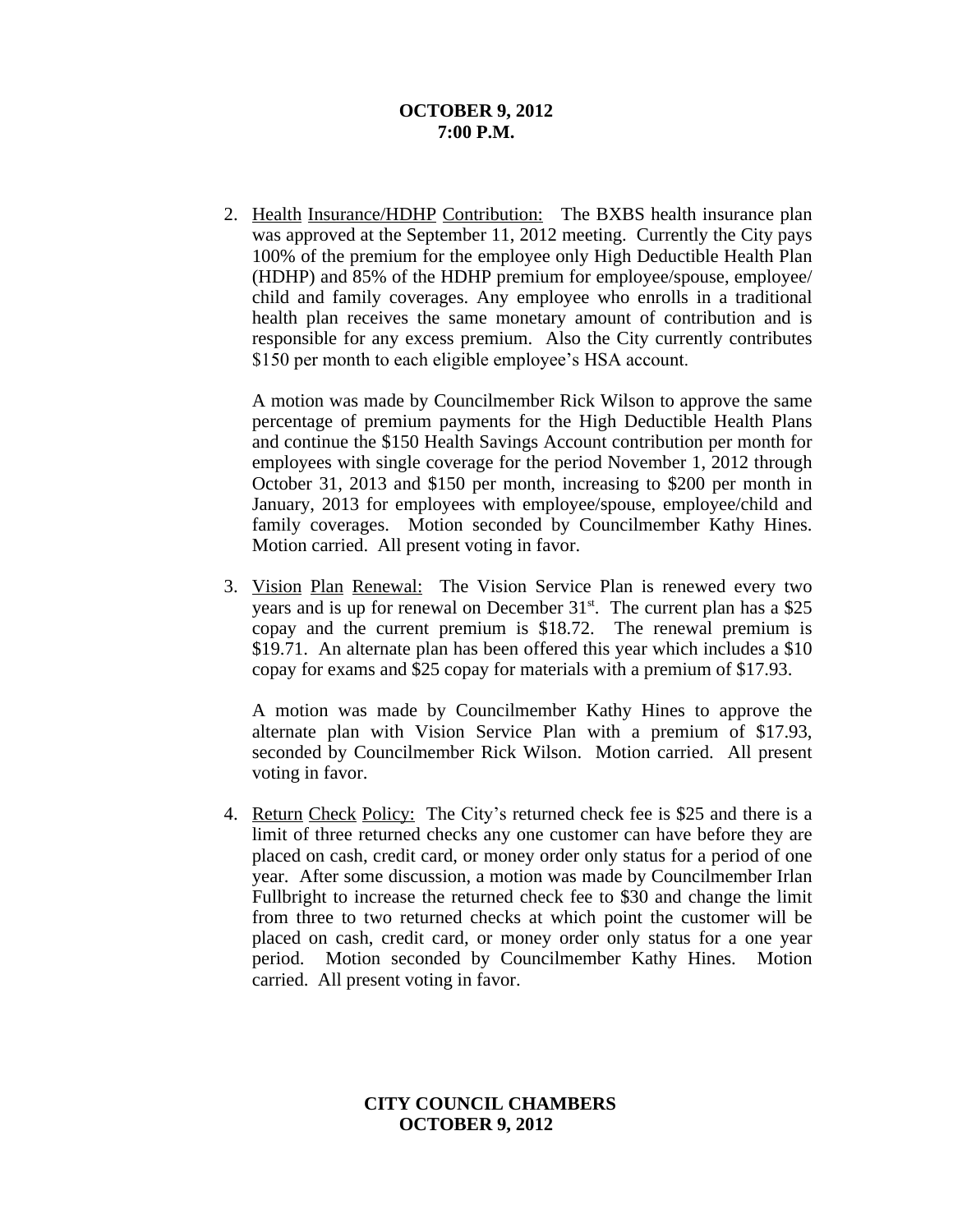# **7:00 P.M.**

5. South Main Street: The condition of South Main Street and the potential repairs to the street were discussed. The City has contacted several firms regarding cost estimates. The issue was tabled, awaiting a review of the City's financial condition toward the end of the year.

# **REPORTS**:

- 1. Municipal Court Report: Presented to Council was the Municipal Court Report for September, 2012.
- 2. Utilities Production Report: Presented to Council was the Utilities Production Report.
- 3. Staff Reports:
	- a) Robert Peter and Kim Schartz attended the annual LKM conference. Concerns were expressed about the relevance of topics available at the conference. Future agendas will be reviewed before a decision is made regarding attendance.
	- b) Staff reported Mark Chesney has been hired as the new executive director for Kansas Power Pool.
	- c) Staff reported tree trimming will begin the week of October  $15<sup>th</sup>$  and will take about 3 weeks to complete. The city staff will then begin to work on Christmas lights. The street and parks department is working on over seeding park areas. The police department is currently reviewing applications for a part-time police officer.
	- d) Staff reported the recreation committee is in the process of summarizing the recreation surveys. A total of 323 responses were received.
	- e) Staff reported there will not be a Halloween in the Park event this year. Plans are underway for a Santa's Workshop event this year.
	- f) Robert Peter and Mayor Koelsch attended a scenic byway meeting in Hoisington. Staff reported it was well attended and provided details of progress made and their vision for the future.
	- g) Staff reported the approximate cost of the City's share of the total Rice Project for Designated Network Resources (DNR) is \$74,283 and will be built into the City's rate structure as it is with all member cities. Also the cost of the RICE upgrade for the non DNR engine is estimated to be \$140,235.

## **CITY COUNCIL CHAMBERS OCTOBER 9, 2012 7:00 P.M.**